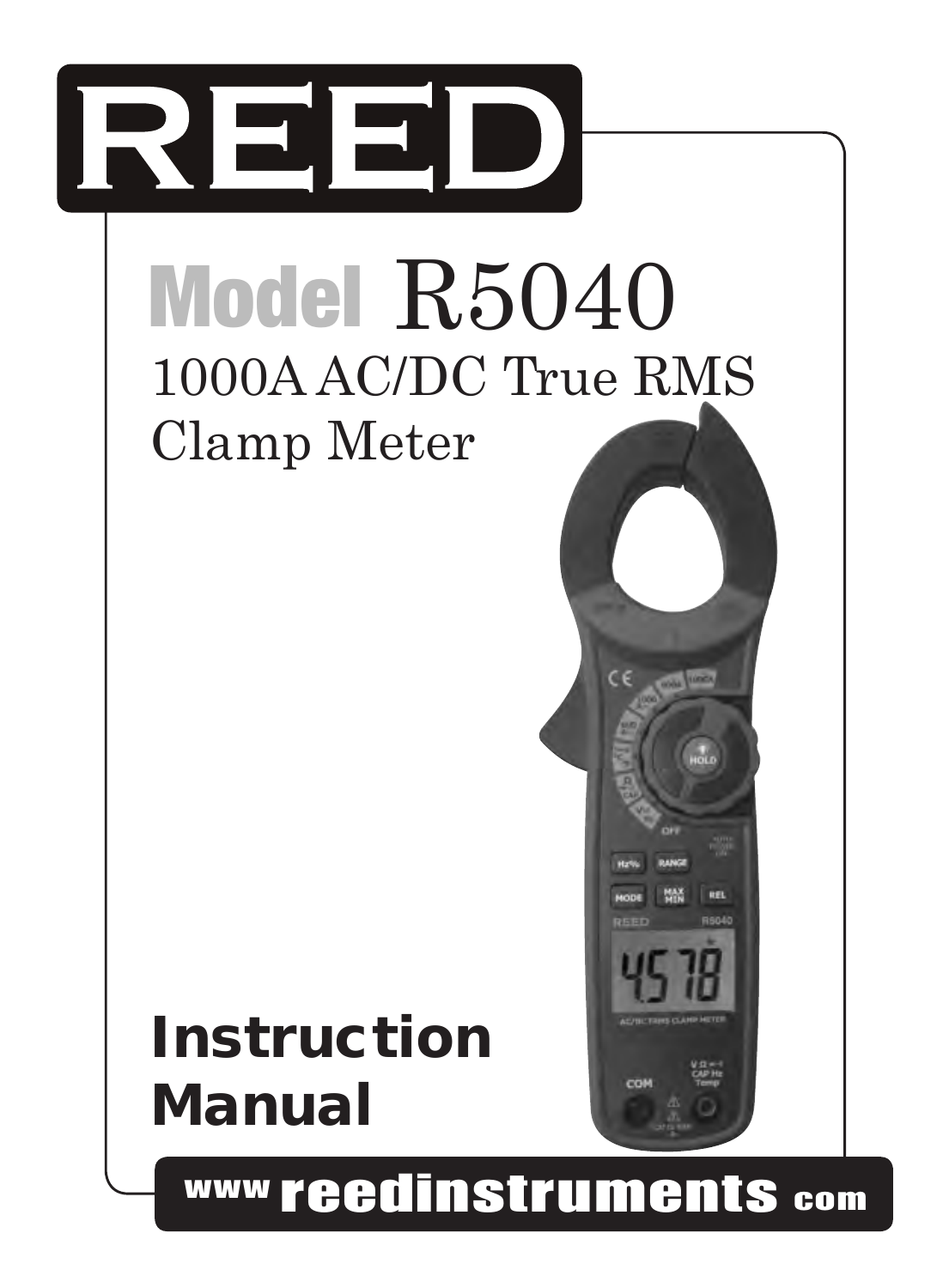# Table of Contents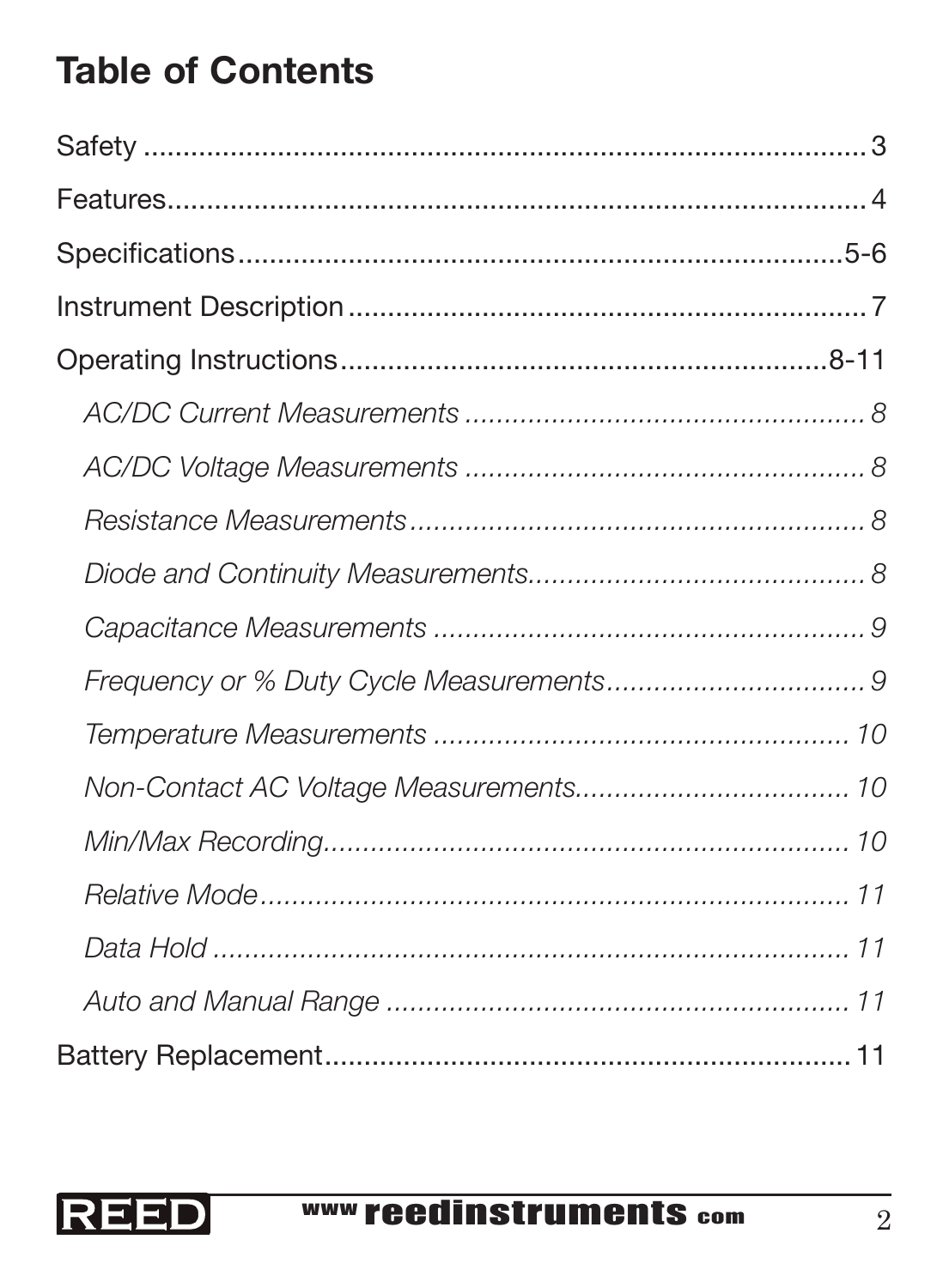# **Safety**

- Do not exceed the maximum allowable input range of any function
- Do not apply voltage to the meter when resistance function is selected
- Set the function switch OFF when the meter is not in use

## *Warning*

- Set the function switch to the appropriate position before measuring
- When measuring volts do not switch to current/resistance modes
- When changing ranges using the selector switch always disconnect the test leads from the circuit under test
- Do not exceed the maximum rated input limits

#### *Caution*

- Improper use of this meter can cause damage, shock, injury or death
- Read and understand this user manual before operating the meter
- Always remove the test leads before replacing the battery
- Inspect the condition of the test leads and the meter itself for any damage before operating
- Repair or replace any damage before use
- Use great care when taking measurements if the voltages are greater than 25VAC RMS or 35VDC as they are considered a shock hazard
- Remove the battery if the meter is to be stored for long periods
- Always discharge capacitors and remove power from the device under test before performing diode, resistance, or continuity tests
- Voltage checks on electrical outlets can be difficult and misleading because of the uncertainty of connection to the recessed electrical contacts
- If the equipment is used in a manner not specified by the manufacturer, the protection provided by the equipment may be impaired

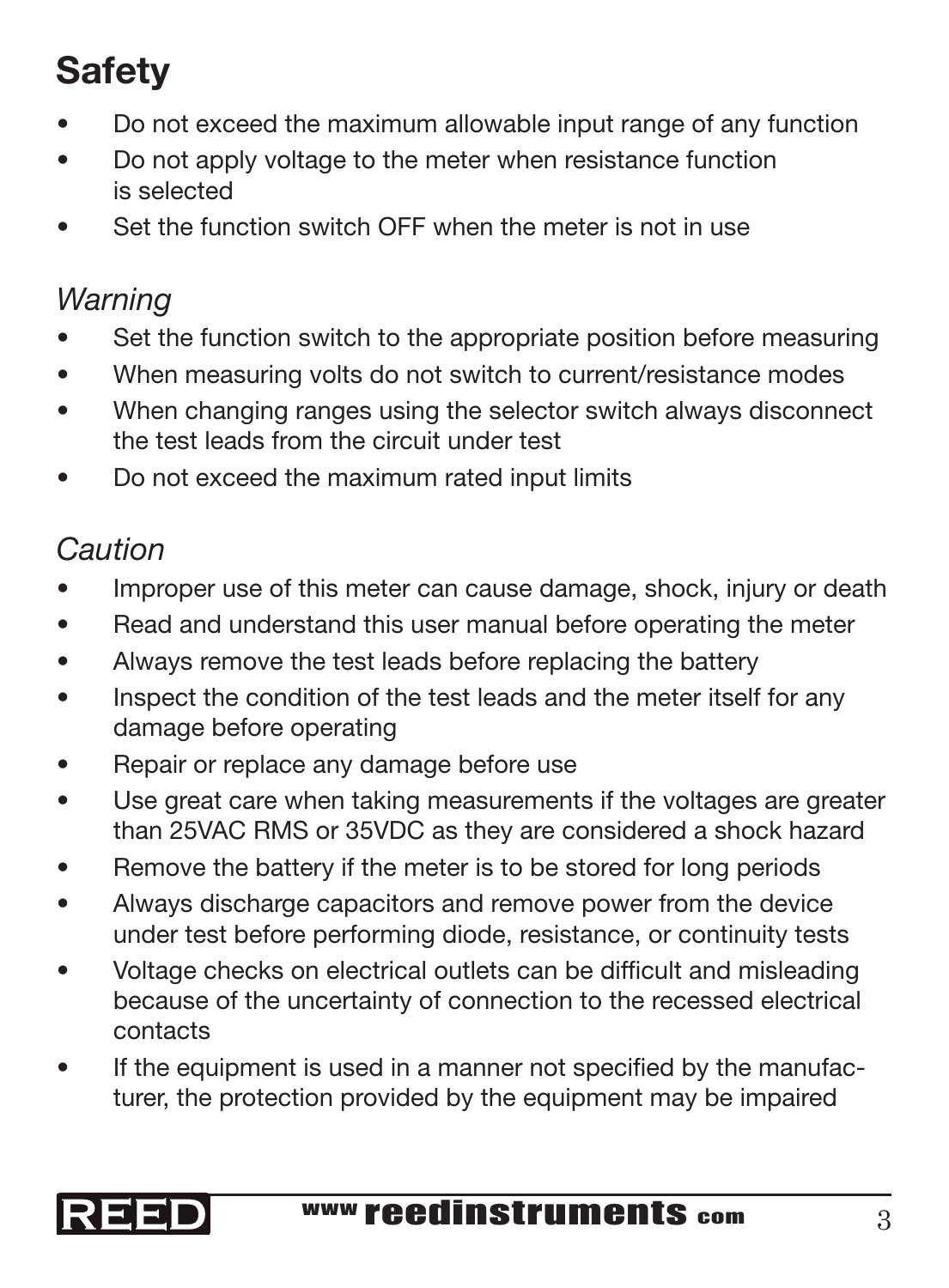## Features

- Measures AC and DC voltage and current, resistance, capacitance and frequency as well as temperature
- • True RMS AC measurements
- • Diode and continuity test with beeper
- Inrush current measurement
- • 50,000-count digital display with 61-segment analog
- • Bar graph and backlight
- Max/Min and Relative (zero) functions
- • Data Hold function
- • Auto or manual ranging
- • Low battery indication and auto power-off
- • Double molded plastic housing
- Conforms to FN61010 600V Cat. III

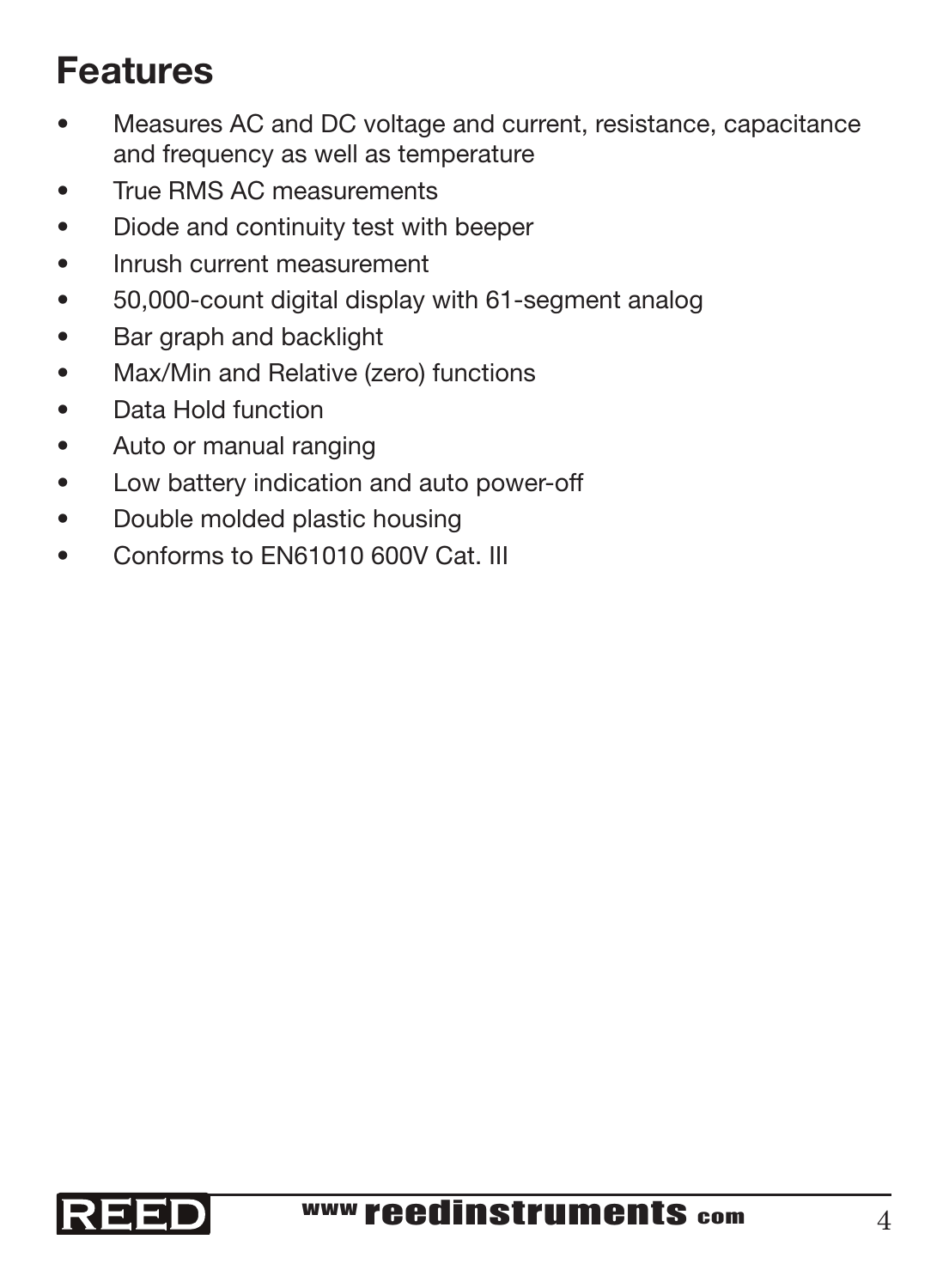## Specifications

| <b>Function</b>   | <b>Range &amp; Resolution</b> | Accuracy (% of reading)                       |
|-------------------|-------------------------------|-----------------------------------------------|
| <b>DC Current</b> | 500.00 ADC                    | $\pm (2.5\% + 30$ dgt)                        |
|                   | 1000.0 ADC                    |                                               |
| <b>AC Current</b> | 500.00 AAC                    | $\pm (2.8\% + 30$ dgt)                        |
|                   | 1000.0 AAC                    |                                               |
| DC Voltage        | 500.00 mVDC                   | $\pm (0.1\% + 5$ dgt)                         |
|                   | 5,0000 VDC                    | $\pm (0.1\% + 4 \text{ dqt})$                 |
|                   | 50,000 VDC                    |                                               |
|                   | 500,00 VDC                    |                                               |
|                   | 1000.0 VDC                    | $\pm (0.5\% + 4 \text{ dqt})$                 |
| <b>AC Voltage</b> | 500.00 mVAC                   | $\pm$ (1.0% + 40 dgt) (50/60Hz)               |
|                   | 5,0000 VAC                    | $\pm(1.0\% + 30$ dgt)                         |
|                   | 50,000 VAC                    |                                               |
|                   | 500.00 VAC                    |                                               |
|                   | 750.0 VAC                     |                                               |
| Resistance        | 500.000                       | $\pm(1.0\% + 9$ dgt)                          |
|                   | $5.0000K\Omega$               | $\pm$ (1.0% + 4 dgt)                          |
|                   | 50.000KQ                      |                                               |
|                   | 500.00KQ                      |                                               |
|                   | 5.0000MO                      | $\pm (2.0\% + 10$ dgt)                        |
|                   | 50.000MQ                      | $\pm(3.0\% + 10$ dgt)                         |
| Capacitance       | 500.00nF                      | $\pm(3.5\%$ reading + 40 dgt)                 |
|                   | 5000.0nF                      | $\pm$ (3.5% reading + 10 dgt)                 |
|                   | 50.00µF                       |                                               |
|                   | 500.0µF                       |                                               |
|                   | 5.000mF                       | $\pm$ (5% reading + 10 dgt)                   |
| Frequency         | 10.000K                       | $\pm (0.3\% \text{ reading} + 2 \text{ dgt})$ |
| Duty Cycle        | 5.0 to 95.0%                  | $\pm$ (1.0% reading + 2 dgt)                  |
| Temp              | $-100.0$ to $1000.0$ °C       | $\pm$ (1.0% reading + 2.5°C)                  |
| (type-K)          | -148.0 to 1832.0°F            | $\pm$ (1.0% reading + 4.5°F)                  |

*continued...*

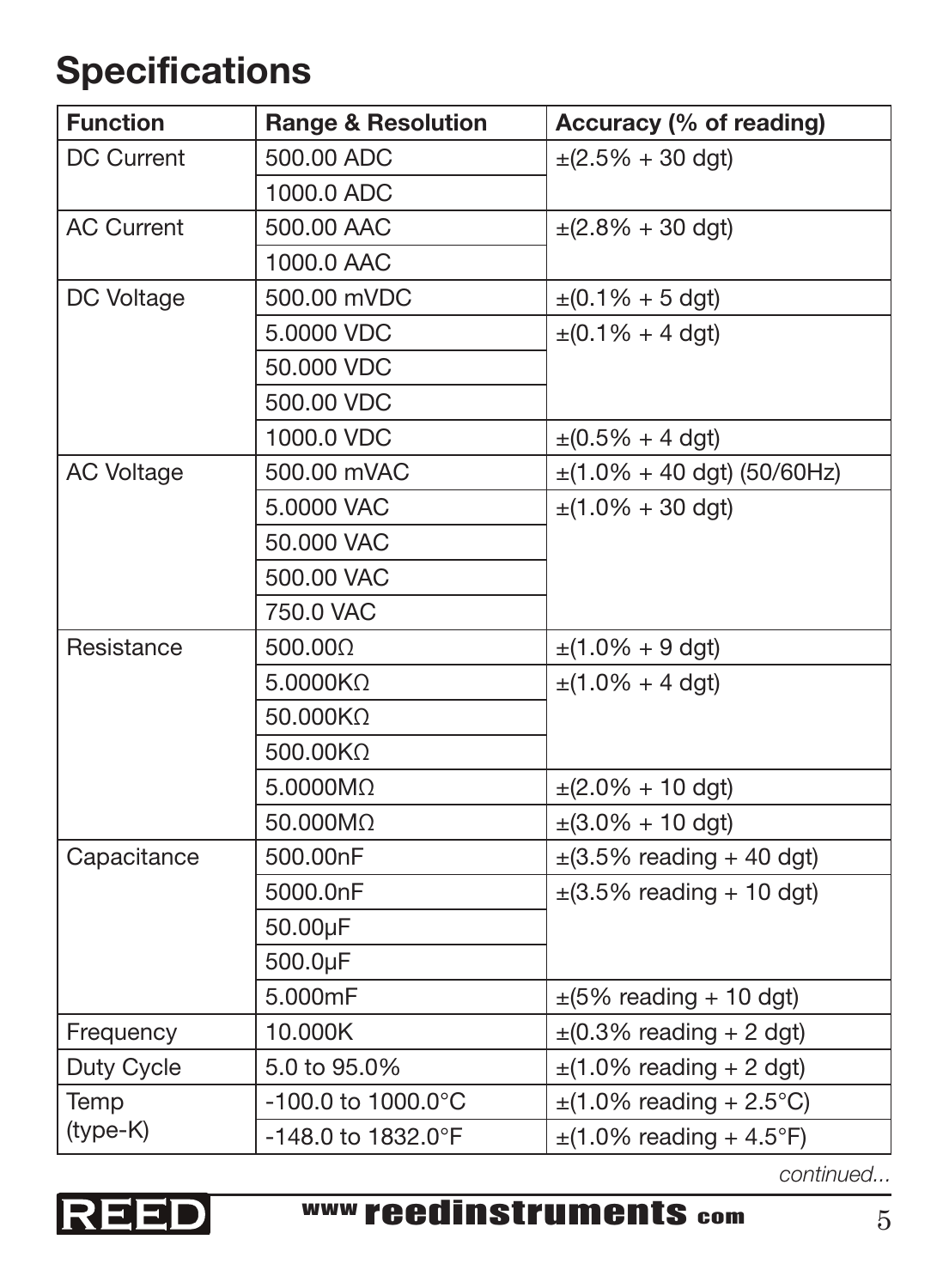| Jaw Opening:                 | 40mm (1.5")                                                                        |
|------------------------------|------------------------------------------------------------------------------------|
| Diode Test:                  | Test current of 0.3mA typical;<br>Open circuit voltage 1.5V DC typical             |
| Continuity Check:            | Threshold < 35 $\Omega$ ; Test current < 0.5mA                                     |
| Power Supply:                | One 9V battery                                                                     |
| Dimensions:                  | 232 x 77 x 39mm                                                                    |
| Weight:                      | 271q                                                                               |
| Includes:                    | One set of test leads, one temperature probe,<br>battery, and a soft carrying case |
| <b>Optional Accessories:</b> | Accredited Calibration Certificate (CERTICM1)                                      |

For service on this or any other REED product or information on other REED products, contact REED Instruments at info@reedinstruments.com

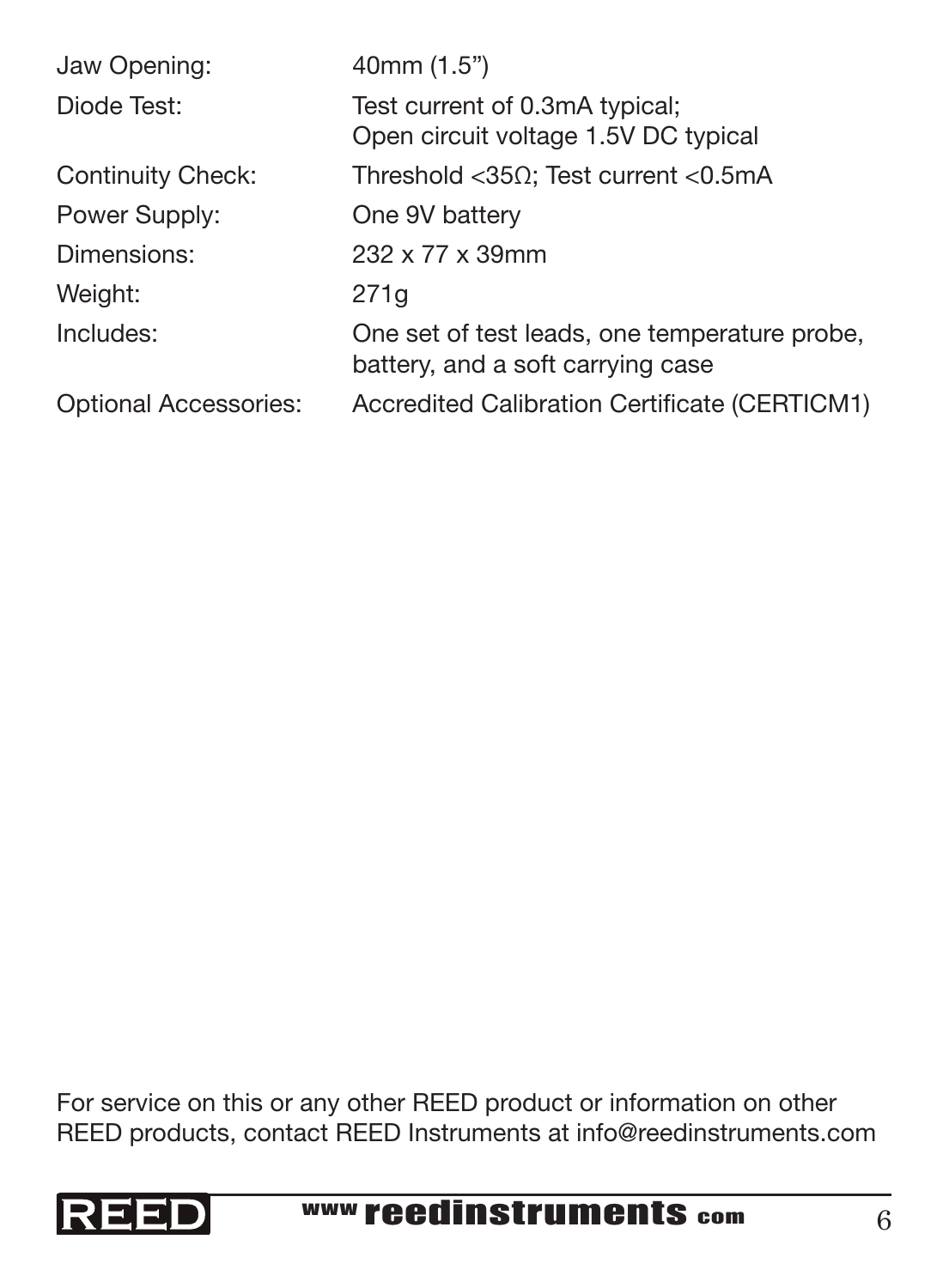## Instrument Description

- 1. Current clamp
- 2. Non-contact AC voltage indicator light
- 3. Clamp trigger
- 4. Data hold and Backlight button
- 5. Rotary function switch
- 6. Hz% hold button
- 7. RANGE select button
- 8. MODE select button
- 9. Relative button
- 10. MIN/MAX hold button
- 11. LCD display
- 12. COM input jack
- 13. V Ω CAP TEMP Hz jack

#### *Display Description*

- 1. AC/DC indicator
- 2. Negative reading indicator
- 3. 50000 count main display
- 4. Analog Bargraph
- 5. Units of measurement
- 6. Audible continuity indicator
- 7. Diode test mode indicator
- 8. Relative mode indicator
- 9. Max/Min mode indicator
- 10. Data hold indicator
- 11. Auto range mode indicator





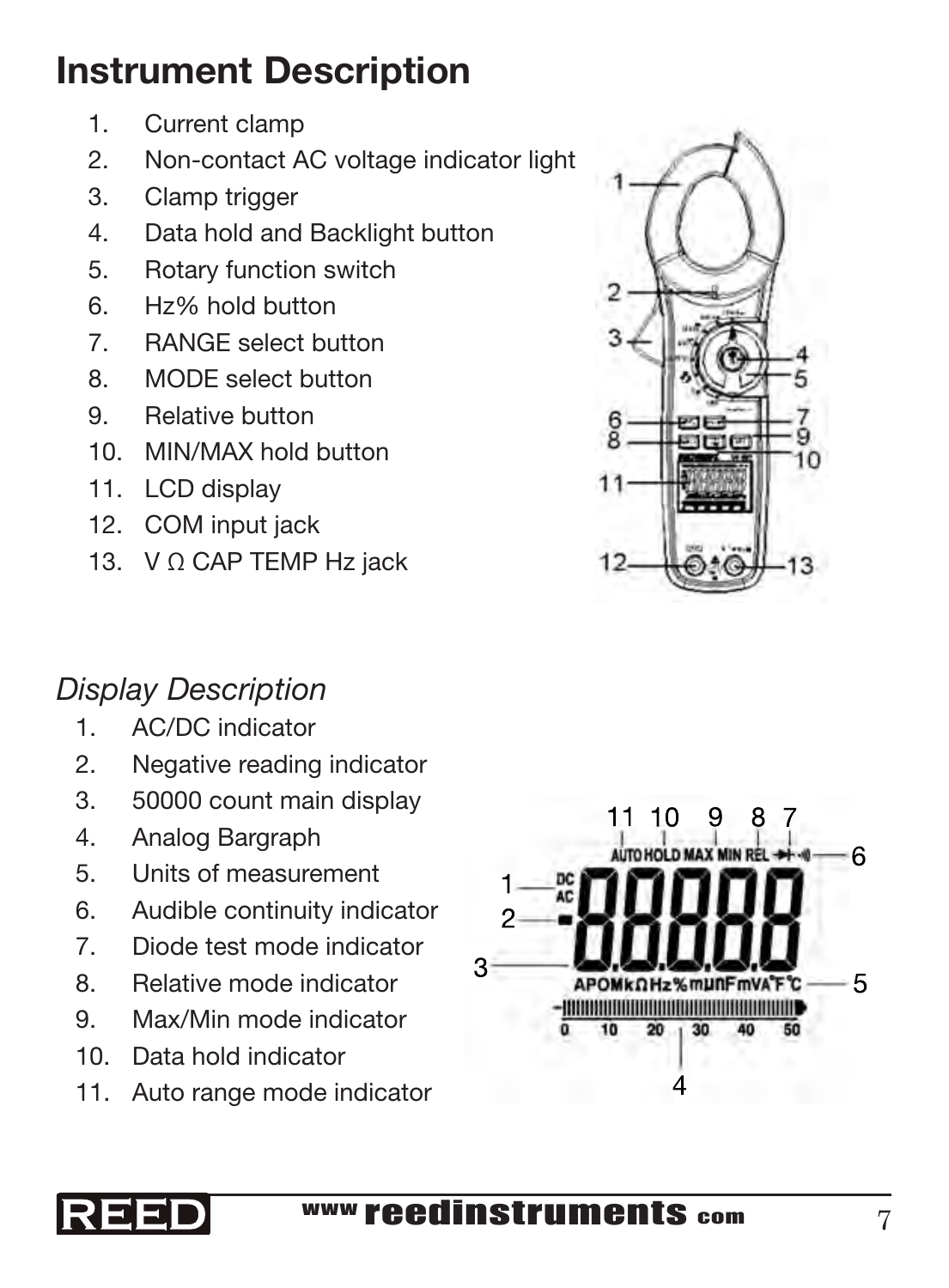# Operating Instructions

### *AC/DC Current Measurements*

- 1. Set the function switch to the 1000ADC, 600ADC,1000AAC or 600AAC range. If the range needed is not known, select the higher range first then move to the lower range if necessary.
- 2. Press the trigger to the open jaw and fully enclose one conductor. The LCD will display the reading.



## *AC/DC Voltage Measurements*

- 1. Insert the black test lead into the negative COM terminal and the red test lead into the positive V terminal.
- 2. Set the function switch to the V position, and select either AC or DC with the MODE button.
- 3. Select Hz,% or ACV with the Hz% button.
- 4. Connect the test leads in parallel to the circuit under test. The LCD will display the reading.

#### *Resistance Measurements*

- 1. Insert the black test lead into the negative COM terminal and the red test lead into the positive V terminal.
- 2. Set the function switch to the  $\Omega$  position.
- 3. Touch the test probe tips across the circuit or component under test. It is best to disconnect one side of the device under test so the rest of the circuit will not interfere with the reading.
- 4. The LCD will display the reading.

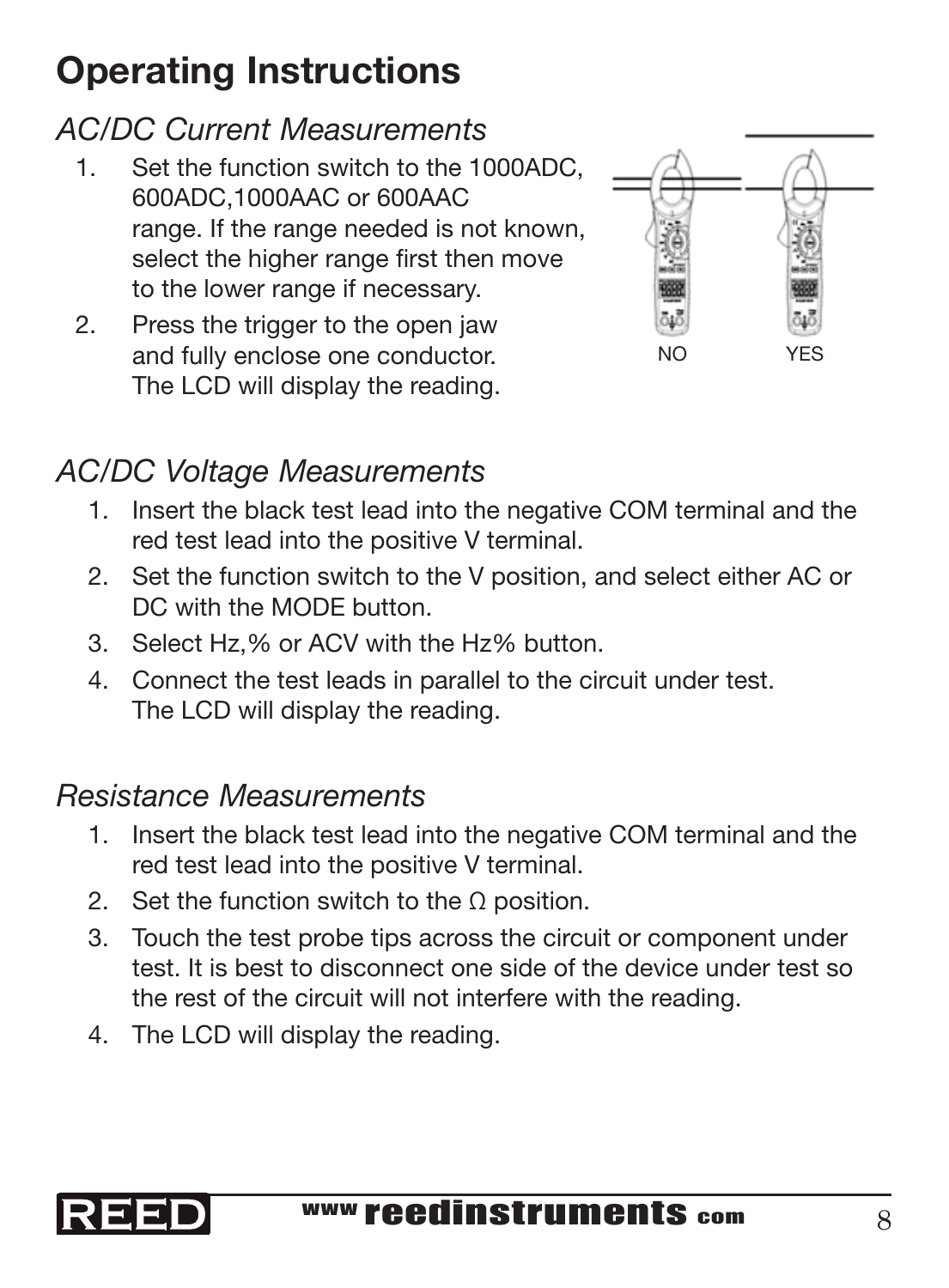#### *Diode and Continuity Measurements*

- 1. Insert the black test lead into the negative COM terminal and the red test lead into the positive V diode terminal.
- 2. Turn the rotary switch to the Ω position. Press the MODE button until the Diode Test indicator appears on the display.
- 3. Touch the test probes to the diode under test. Forward voltage will indicate 0.4V to 0.7V. Reverse voltage will be indicated by "OL". Shorted devices will indicate near 0mV and an open device will be indicated by "OL" in both polarities. For Continuity tests, if the resistance is  $<$  40Ω, a tone will sound.

| Red<br>Probe        | Black<br>Probe Probe | <b>Black</b> | Red<br>Probe        |
|---------------------|----------------------|--------------|---------------------|
|                     | ᇟᆇ                   | تعاد         |                     |
| <b>Forward Test</b> |                      |              | <b>Reverse Test</b> |

## *Capacitance Measurements*

- 1. To avoid electric shock, disconnect power to the unit under test and discharge all capacitors before taking any capacitance measurements. Remove the batteries and unplug the line cords.
- 2. Set the rotary function switch to the CAP position.
- 3. Insert the black test lead into the negative COM terminal and the red test lead into the positive V terminal.
- 4. Touch the test leads to the capacitor to be tested. Read the capacitance value on the display.

## *Frequency or % Duty Cycle Measurements*

- 1. Set the rotary function switch to the V position.
- 2. Select ACV with the MODE button and press the Hz/% button to indicate "Hz" in the display.
- red test lead into the positive V terminal. 3. Insert the black test lead into the negative COM terminal and the
- 4. Touch the test probe tips to the circuit under test. Read the frequency value on the display.

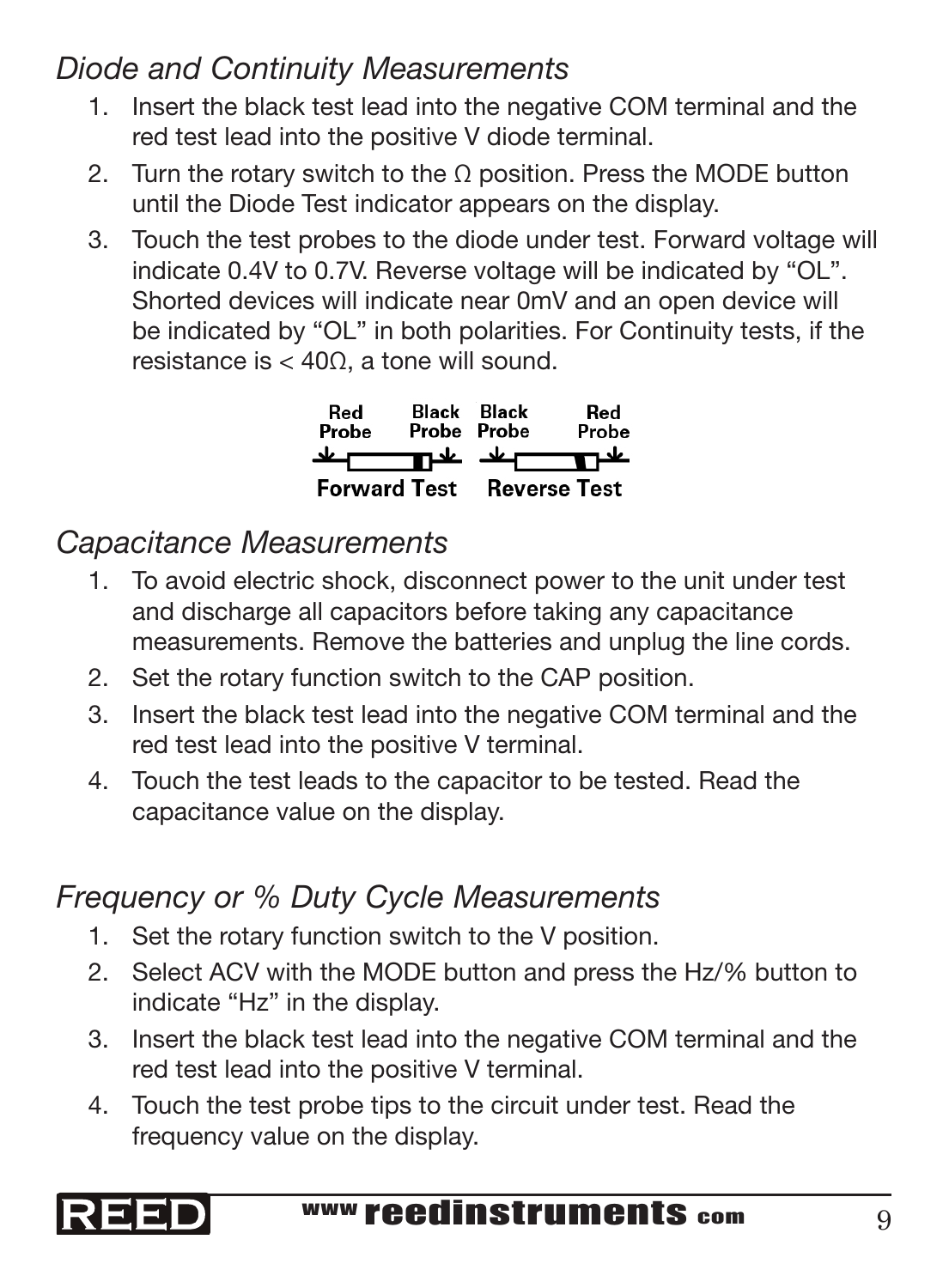#### *Temperature Measurements*

- 1. To avoid electric shock, disconnect both test probes from any source of voltage before making a temperature measurement.
- 2. Set the function switch to TEMP. Press the Mode button to change between °C and °F.
- 3. Insert the Temperature Probe into the negative COM and the positive V terminals, making sure to observe the correct polarity.
- 4. Touch the Temperature Probe head to the area to be measured. Keep the probe touching the part under test until the reading stabilizes (about 30 seconds).
- 5. Read the temperature value on the display. To avoid electric shock, be sure the thermocouple has been removed before changing to another function.

### *Non-Contact AC Voltage Measurements*

- 1. Touch the probe tip to the hot conductor or insert into the hot side of the electrical outlet. If AC voltage is present, the detector will light up.
- 2. The conductors in electrical cord sets are often twisted. For best results, rub the probe tip along a length of the cord to assure placing the tip in close proximity to the live conductor.
- 3. The detector is designed with high sensitivity. Static electricity or other sources of energy may randomly trip the sensor.

## *Min/Max Recording*

again to exit and resume normal measuring. While in Manual Range, select te proper range before selecting MIN/MAX mto ensure that they MIN/MAX reading will not exceed the testing range. Press the MIN/MAX button to select the minimum reading. Press the MIN/ MAX button again to select the maximum reading. Press the MIN/MAX button

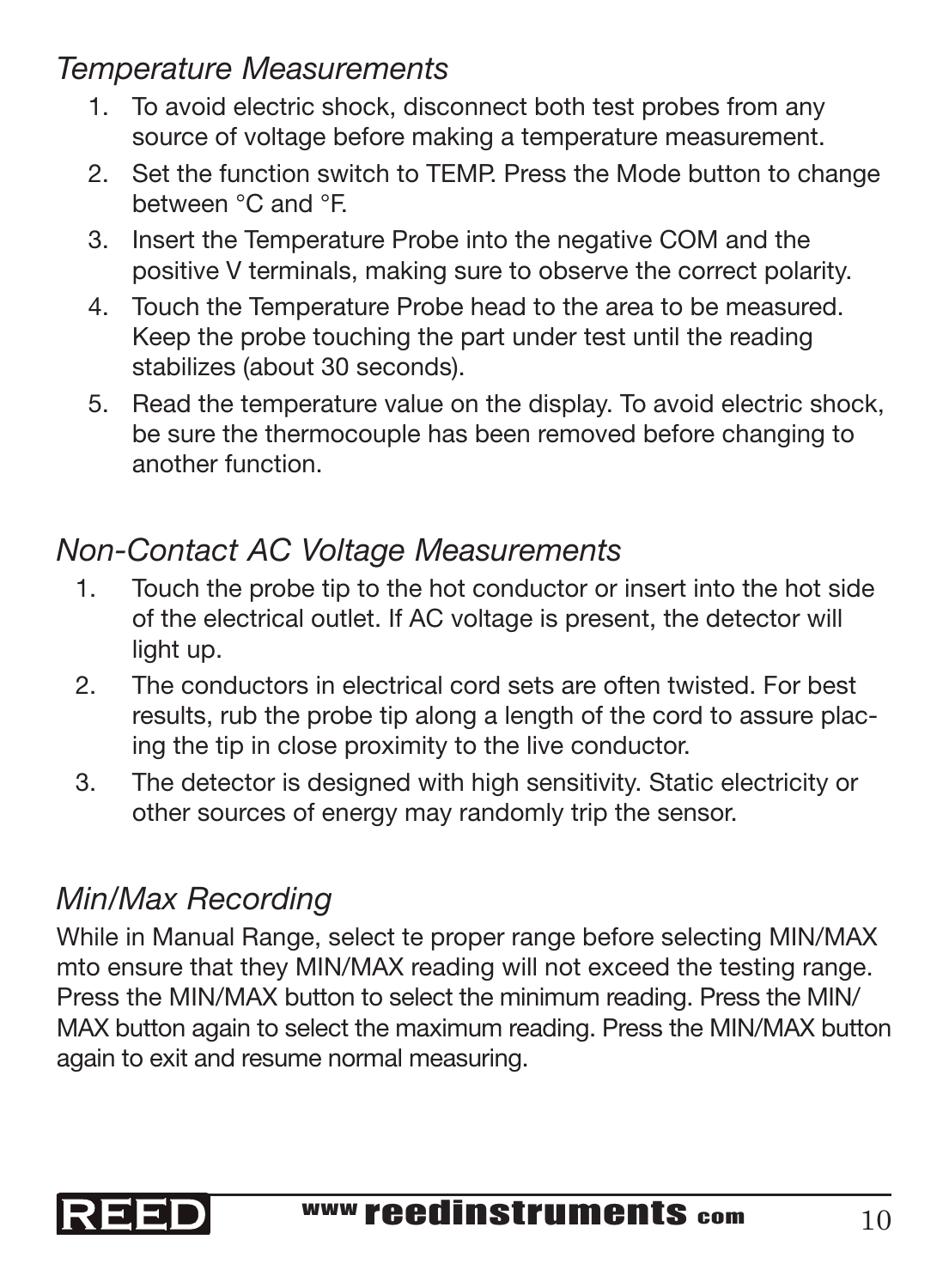#### *Relative Mode*

Press the REL button for Capacitance Zero & Offset Adjustment.

## *Data Hold*

While taking a measurement, press the Data Hold button to freeze the display. The HOLD indicator will also appear on the display. Press the Hold button again to resume measuring.

## *Auto and Manual Range*

When the meter is first turned on, it automatically goes into AutoRanging. This automatically selects the best range for the measurements being made and is generally the best mode for most measurements. For measurement situations requiring that a range be manually selected, perform the following:

- 1. Press the RANGE button. The "Auto Range" display indicator will turn off and "Manual Range" display indicator will turn on.
- 2. Press the RANGE button to step through the available ranges until you select the range you want.
- 3. Press and hold the RANGE button for 2 seconds to exit Manual Ranging mode and return to Auto Ranging.

## Battery Replacement

- 1. Remove the Phillips screw on the back of the meter
- 2. Open the battery compartment

Replace the dead batteries and close the battery compartment

For service on this or any other REED product or information on other REED products, contact REED Instruments at info@reedinstruments.com